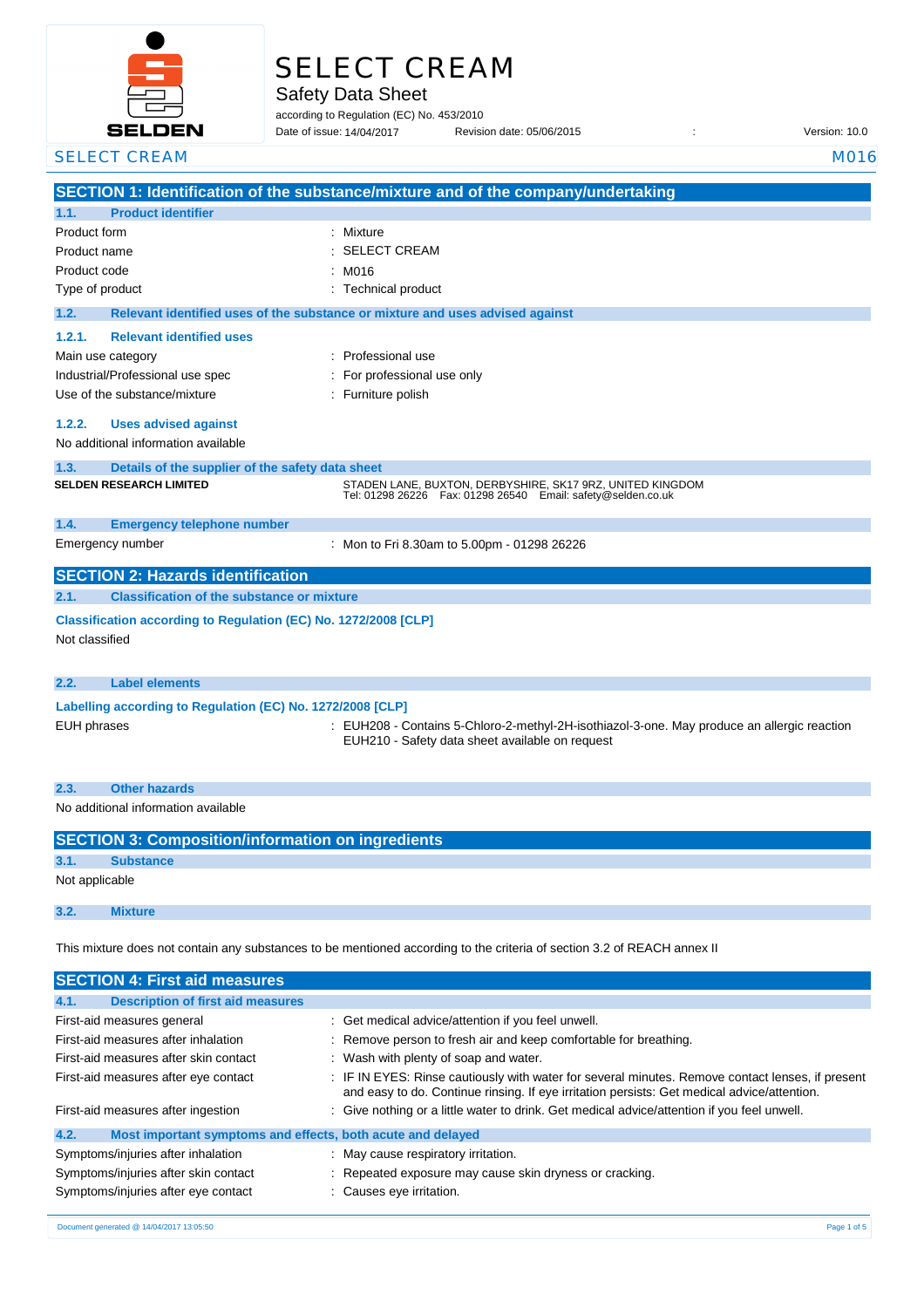| <b>SELECT CREAM</b>                                                                                  | M016                                                                                                                              |
|------------------------------------------------------------------------------------------------------|-----------------------------------------------------------------------------------------------------------------------------------|
| Safety Data Sheet<br>according to Regulation (EC) No. 453/2010                                       |                                                                                                                                   |
| Symptoms/injuries after ingestion                                                                    | : May cause a light irritation of the linings of the mouth, throat, and gastrointestinal tract.                                   |
| 4.3.                                                                                                 | Indication of any immediate medical attention and special treatment needed                                                        |
| Treat symptomatically.                                                                               |                                                                                                                                   |
| <b>SECTION 5: Firefighting measures</b>                                                              |                                                                                                                                   |
| <b>Extinguishing media</b><br>5.1.                                                                   |                                                                                                                                   |
| Suitable extinguishing media                                                                         | : Carbon dioxide. Dry powder. Foam.                                                                                               |
| 5.2.<br>Special hazards arising from the substance or mixture<br>No additional information available |                                                                                                                                   |
| 5.3.<br><b>Advice for firefighters</b>                                                               |                                                                                                                                   |
| No additional information available                                                                  |                                                                                                                                   |
| <b>SECTION 6: Accidental release measures</b>                                                        |                                                                                                                                   |
| 6.1.<br>Personal precautions, protective equipment and emergency procedures                          |                                                                                                                                   |
| 6.1.1.<br>For non-emergency personnel<br>Emergency procedures                                        | : Evacuate unnecessary personnel.                                                                                                 |
| 6.1.2.<br>For emergency responders                                                                   |                                                                                                                                   |
| Protective equipment                                                                                 | : Use personal protective equipment as required.                                                                                  |
| 6.2.<br><b>Environmental precautions</b>                                                             |                                                                                                                                   |
| Avoid release to the environment.                                                                    |                                                                                                                                   |
| 6.3.<br>Methods and material for containment and cleaning up                                         |                                                                                                                                   |
| For containment                                                                                      | : Collect spillage.                                                                                                               |
| Methods for cleaning up                                                                              | : Soak up spills with inert solids, such as clay or diatomaceous earth as soon as possible.                                       |
| 6.4.<br><b>Reference to other sections</b>                                                           | For further information refer to section 8: "Exposure controls/personal protection". For further information refer to section 13. |
|                                                                                                      |                                                                                                                                   |
| <b>SECTION 7: Handling and storage</b><br><b>Precautions for safe handling</b><br>7.1.               |                                                                                                                                   |
| Precautions for safe handling                                                                        | : Avoid contact with eyes.                                                                                                        |
| Hygiene measures                                                                                     | : Do not eat, drink or smoke when using this product.                                                                             |
| 7.2.<br>Conditions for safe storage, including any incompatibilities                                 |                                                                                                                                   |
| <b>Technical measures</b>                                                                            | : Does not require any specific or particular technical measures.                                                                 |
| Storage conditions                                                                                   | : Keep container closed when not in use.                                                                                          |
| Incompatible products                                                                                | Oxidizing agent. Strong acids. Strong bases.                                                                                      |
| Special rules on packaging                                                                           | Keep only in original container.                                                                                                  |
| 7.3.<br><b>Specific end use(s)</b><br>No additional information available                            |                                                                                                                                   |
|                                                                                                      |                                                                                                                                   |
| <b>SECTION 8: Exposure controls/personal protection</b><br><b>Control parameters</b><br>8.1.         |                                                                                                                                   |
| No additional information available                                                                  |                                                                                                                                   |
|                                                                                                      |                                                                                                                                   |
| 8.2.<br><b>Exposure controls</b>                                                                     |                                                                                                                                   |
| Materials for protective clothing                                                                    | : Not required for normal conditions of use                                                                                       |
| Hand protection                                                                                      | : In case of repeated or prolonged contact wear gloves                                                                            |
| Eye protection                                                                                       | Not required for normal conditions of use                                                                                         |
| Skin and body protection                                                                             | Not required for normal conditions of use                                                                                         |
| Respiratory protection                                                                               | Not required for normal conditions of use                                                                                         |
| <b>SECTION 9: Physical and chemical properties</b>                                                   |                                                                                                                                   |
| 9.1.<br>Information on basic physical and chemical properties                                        |                                                                                                                                   |
| Physical state                                                                                       | : Liquid                                                                                                                          |
| Appearance                                                                                           | : Liquid.                                                                                                                         |
| Colour                                                                                               | white.                                                                                                                            |
|                                                                                                      | characteristic.                                                                                                                   |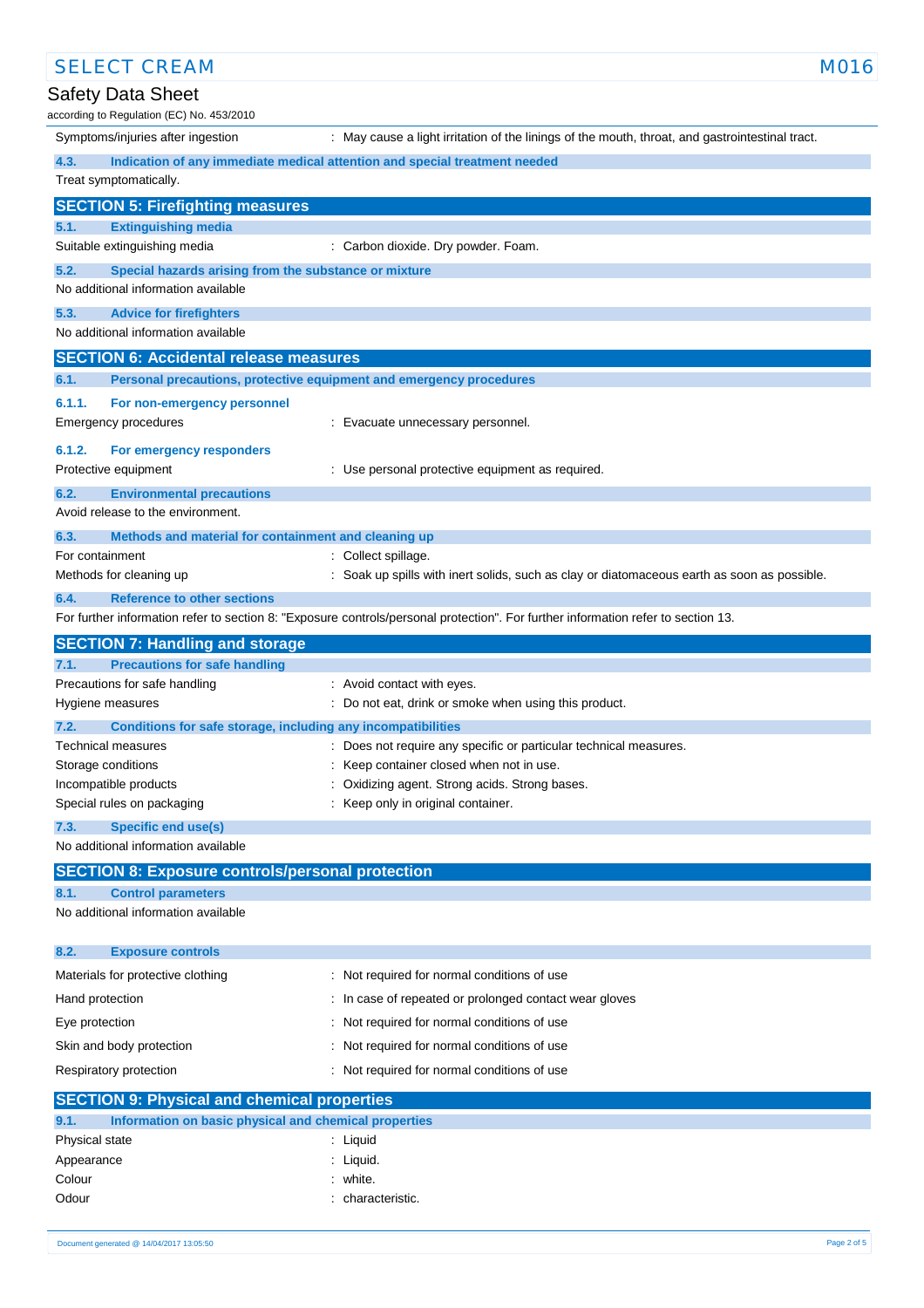# Safety Data Sheet

according to Regulation (EC) No. 453/2010

| Odour threshold                            |   | No data available |
|--------------------------------------------|---|-------------------|
| рH                                         | t | 7                 |
| Relative evaporation rate (butylacetate=1) | İ | No data available |
| Melting point                              | İ | No data available |
| Freezing point                             | ٠ | No data available |
| Boiling point                              |   | No data available |
| Flash point                                |   | No data available |
| Auto-ignition temperature                  |   | No data available |
| Decomposition temperature                  |   | No data available |
| Flammability (solid, gas)                  |   | No data available |
| Vapour pressure                            |   | No data available |
| Relative vapour density at 20 °C           | ٠ | No data available |
| Relative density                           | İ | 0,99              |
| Solubility                                 |   | No data available |
| Log Pow                                    |   | No data available |
| Viscosity, kinematic                       |   | No data available |
| Viscosity, dynamic                         |   | No data available |
| <b>Explosive properties</b>                |   | No data available |
| Oxidising properties                       |   | No data available |
| Explosive limits                           |   | No data available |

### **9.2. Other information**

No additional information available

|       | <b>SECTION 10: Stability and reactivity</b> |
|-------|---------------------------------------------|
| 10.1. | <b>Reactivity</b>                           |
|       | No additional information available         |
| 10.2. | <b>Chemical stability</b>                   |
|       | Stable under normal conditions.             |
| 10.3. | <b>Possibility of hazardous reactions</b>   |
|       | No additional information available         |
| 10.4. | <b>Conditions to avoid</b>                  |
|       | No additional information available         |
| 10.5. | <b>Incompatible materials</b>               |
|       | No additional information available         |
| 10.6. | <b>Hazardous decomposition products</b>     |
|       | No additional information available         |

| <b>SECTION 11: Toxicological information</b>          |  |                           |  |  |  |
|-------------------------------------------------------|--|---------------------------|--|--|--|
| Information on toxicological effects<br>11.1.         |  |                           |  |  |  |
| Acute toxicity                                        |  | Not classified            |  |  |  |
| Skin corrosion/irritation                             |  | : Not classified<br>pH: 7 |  |  |  |
| Serious eye damage/irritation                         |  | : Not classified<br>pH: 7 |  |  |  |
| Respiratory or skin sensitisation                     |  | Not classified            |  |  |  |
| Germ cell mutagenicity                                |  | Not classified            |  |  |  |
| Carcinogenicity                                       |  | Not classified            |  |  |  |
| Reproductive toxicity                                 |  | : Not classified          |  |  |  |
| Specific target organ toxicity (single exposure)      |  | Not classified            |  |  |  |
| Specific target organ toxicity (repeated<br>exposure) |  | : Not classified          |  |  |  |
| Aspiration hazard                                     |  | : Not classified          |  |  |  |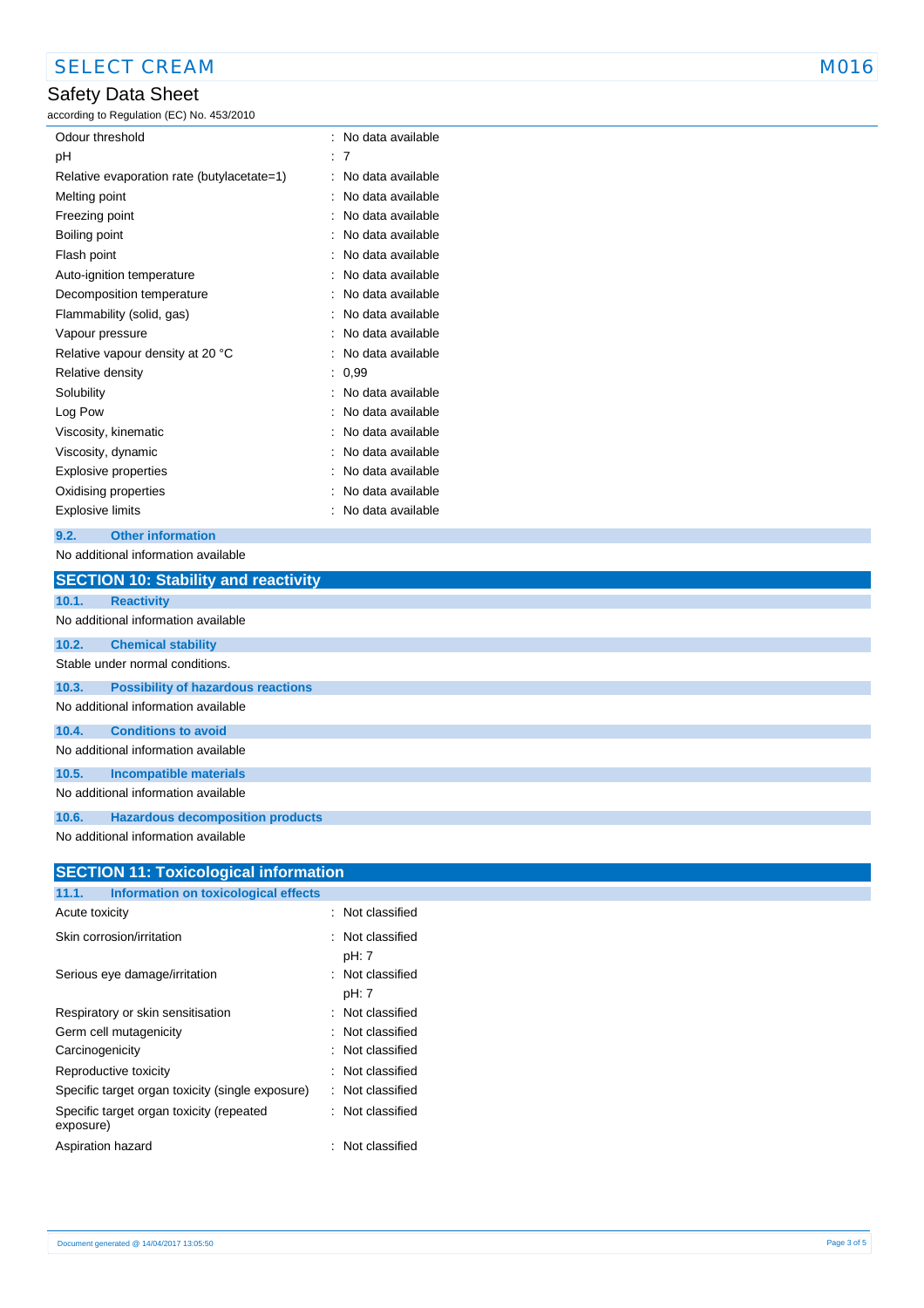# Safety Data Sheet

according to Regulation (EC) No. 453/2010

| $10001$ and $1000$ and $1001$ $(20)$ $100$ . $1000$ $E_0$                      |                                          |
|--------------------------------------------------------------------------------|------------------------------------------|
| <b>SECTION 12: Ecological information</b>                                      |                                          |
| <b>Toxicity</b><br>12.1.                                                       |                                          |
| No additional information available                                            |                                          |
|                                                                                |                                          |
| 12.2.<br><b>Persistence and degradability</b>                                  |                                          |
| No additional information available                                            |                                          |
| 12.3.<br><b>Bioaccumulative potential</b>                                      |                                          |
| No additional information available                                            |                                          |
| 12.4.                                                                          |                                          |
| <b>Mobility in soil</b><br>No additional information available                 |                                          |
|                                                                                |                                          |
| 12.5.<br><b>Results of PBT and vPvB assessment</b>                             |                                          |
| No additional information available                                            |                                          |
| 12.6.<br><b>Other adverse effects</b>                                          |                                          |
| No additional information available                                            |                                          |
| <b>SECTION 13: Disposal considerations</b>                                     |                                          |
|                                                                                |                                          |
| <b>Waste treatment methods</b><br>13.1.<br>No additional information available |                                          |
|                                                                                |                                          |
| <b>SECTION 14: Transport information</b>                                       |                                          |
| In accordance with ADR / RID / IMDG / IATA / ADN                               |                                          |
| 14.1.<br><b>UN number</b>                                                      |                                          |
| Not regulated for transport                                                    |                                          |
| <b>UN proper shipping name</b><br>14.2.                                        |                                          |
| Proper Shipping Name (ADR)                                                     | : Not applicable                         |
| Proper Shipping Name (IMDG)                                                    | Not applicable                           |
| Proper Shipping Name (IATA)                                                    | : Not applicable                         |
| 14.3.<br><b>Transport hazard class(es)</b>                                     |                                          |
| <b>ADR</b>                                                                     |                                          |
| Transport hazard class(es) (ADR)                                               | : Not applicable                         |
|                                                                                |                                          |
| <b>IMDG</b>                                                                    |                                          |
| Transport hazard class(es) (IMDG)                                              | : Not applicable                         |
|                                                                                |                                          |
| IATA                                                                           |                                          |
| Transport hazard class(es) (IATA)                                              | : Not applicable                         |
|                                                                                |                                          |
|                                                                                |                                          |
| 14.4.<br><b>Packing group</b>                                                  |                                          |
| Packing group (ADR)                                                            | : Not applicable                         |
| Packing group (IMDG)                                                           | Not applicable                           |
| Packing group (IATA)                                                           | Not applicable                           |
| <b>Environmental hazards</b><br>14.5.                                          |                                          |
| Dangerous for the environment                                                  | : No                                     |
| Marine pollutant                                                               | : No                                     |
| Other information                                                              | : No supplementary information available |
|                                                                                |                                          |
| 14.6.<br><b>Special precautions for user</b>                                   |                                          |
|                                                                                |                                          |

### **- Overland transport**

No data available

## **- Transport by sea** No data available

**- Air transport**

No data available